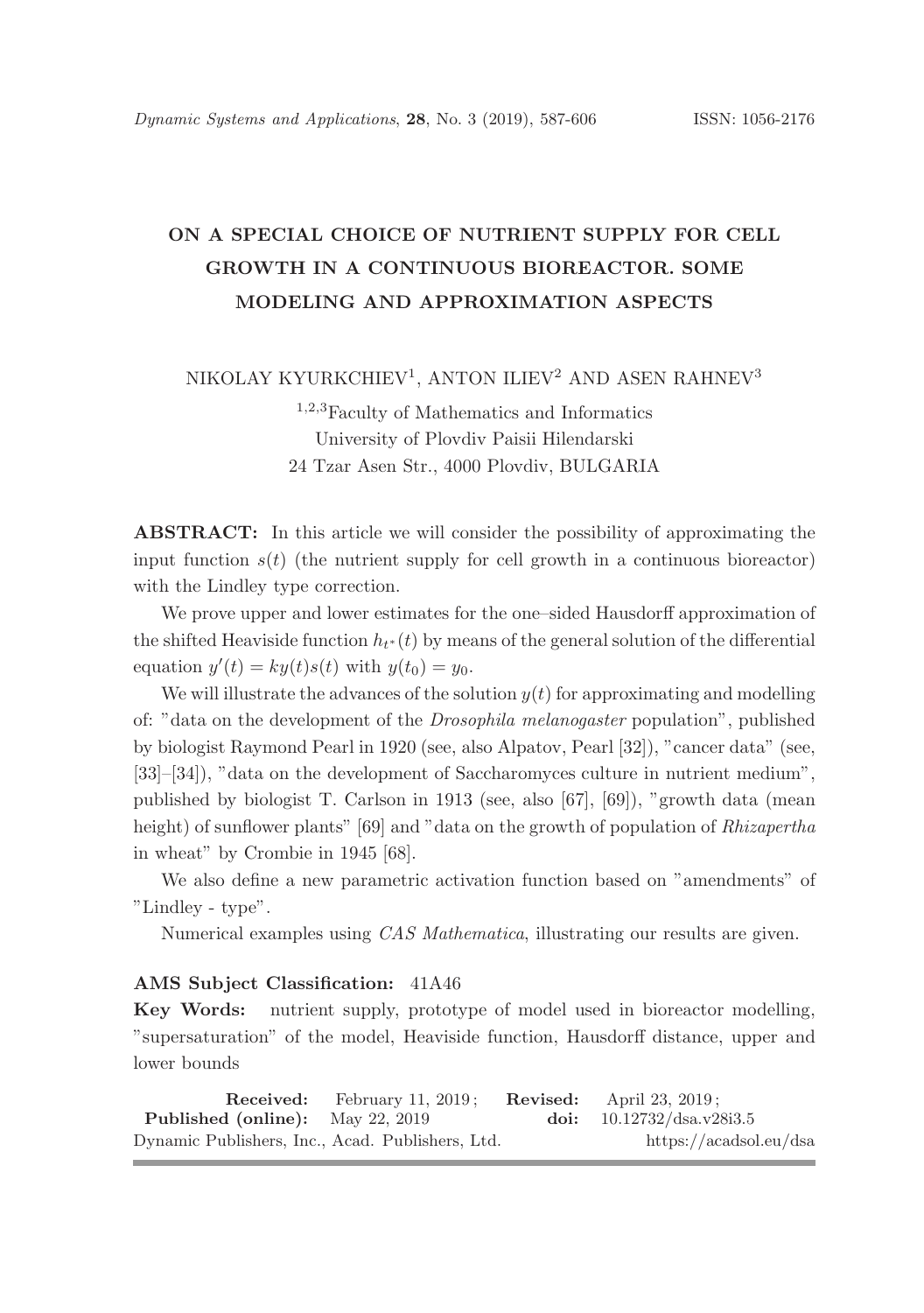#### 1. INTRODUCTION

Sigmoidal functions find multiple applications to population dynamics, biostatistics, analysis of nutrient supply for cell growth in bioreactors, controllability of tumor growth, population survival functions, classical predator–prey models, neural networks, debugging and test theory and others [37]–[66].

The Verhulst model can be considered as a prototype of models used in bioreactor modelling.

In batch growth, the rate of biomass production is given by  $\frac{dx}{dt} = \kappa x$ , where:  $x =$ biomass concentration;  $\kappa$  = specific growth rate; t = time. The rate  $\kappa$  is a function of nutrient supply and therefore can be a function of time (i.e., if nutrient supply is changing with time.)

In general,  $\kappa = F(S, P, I, X, T, osmotic pressure); S =$  substrate concentration;  $P =$  product concentration;  $I =$  inhibitor concentration.

There, especially in the case of continuous bioreactor, the nutrient supply is considered as an input function  $s(t)$  as follows:

$$
\frac{dy(t)}{dt} = ky(t)s(t)
$$
\n(1)

where s is additional specified.

To the role and choice of nutrient supply for cell growth in bioreactors are devoted to a number of studies [1]–[12].

Some concepts of multiple–nutrient–limited growth of microorganisms and its application in biotechnological processes can be found in [3].

In [13], the author consider the following hyper–logistic equation:

$$
\frac{dy(t)}{dt} = ky(t)\frac{2e^{-pt}}{1+e^{-pt}}
$$
\n
$$
y(t_0) = y_0,
$$
\n(2)

.

where  $k > 0$  and  $p > 0$  with general solution:

$$
y(t) = y_0 e^{2k(t - t_0) + \frac{2k}{p} \ln(1 + e^{pt_0}) - \frac{2k}{p} \ln(1 + e^{pt})}
$$

For other results, see [14].

In this paper we will consider the possibility of approximating the input function  $s(t)$  in the equation (1) with the Lindley type correction.

Some results for Lindley [15]–[16], power Lindley distribution, discrete Poisson– Lindley distribution, modified discrete Lindley distribution, generalized Lindley distribution, exponential modified discrete Lindley distribution, quasi Lindley distri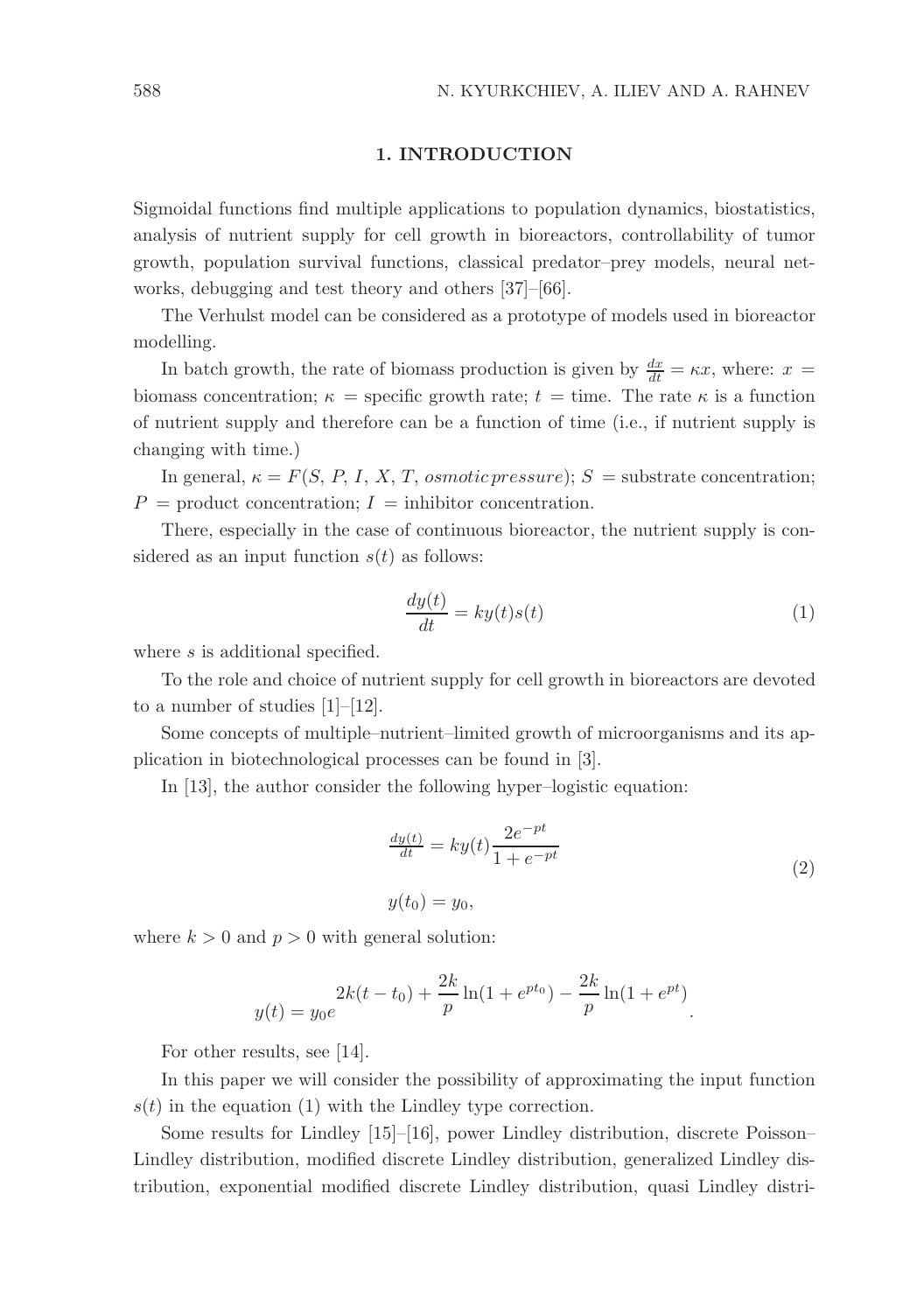bution, Kumaras–wamy–Lindley distribution and transmuted Kumaraswamy quasi Lindley distribution are given in [17]–[31].

Following the ideas given in [13] we consider the following new logistic equation:

$$
\frac{dy(t)}{dt} = ky(t)\frac{1+\theta+\theta t}{1+\theta}e^{-\theta t}
$$
  
(3)  

$$
y(t_0) = y_0
$$

where  $\theta > 0$ .

We prove upper and lower estimates for the one–sided Hausdorff approximation of the shifted Heaviside function  $h_{t^*}(t)$  by means of the general solution of this differential equation.

We will illustrate the advances of the solution  $y(t)$  for approximating and modelling of:

- "data on the development of the *Drosophila melanogaster* population", published by biologist Raymond Pearl in 1920 (see, also Alpatov, Pearl [32]);

- "cancer data" (see, [33]–[34]);

- "data on the development of Saccharomyces culture in nutrient medium", published by biologist T. Carlson in 1913 (see, also [67], [69]);

- "growth data (mean height) of sunflower plants" [69];

- "data on the growth of population of *Rhizapertha* in wheat" by Crombie in 1945 [68].

#### 2. PRELIMINARIES

Definition 1. The shifted Heaviside step function is defined by

$$
h_{t^*}(t) = \begin{cases} 0, & \text{if } t < t^*, \\ [0,1], & \text{if } t = t^*, \\ 1, & \text{if } t > t^*. \end{cases}
$$
 (4)

**Definition 2.** [35], [36] The Hausdorff distance (the H-distance)  $\rho(f, g)$  between two interval functions  $f, g$  on  $\Omega \subseteq \mathbb{R}$ , is the distance between their completed graphs  $F(f)$  and  $F(g)$  considered as closed subsets of  $\Omega \times \mathbb{R}$ .

More precisely,

$$
\rho(f,g) = \max\{\sup_{A \in F(f)} \inf_{B \in F(g)} ||A - B||, \sup_{B \in F(g)} \inf_{A \in F(f)} ||A - B||\},\tag{5}
$$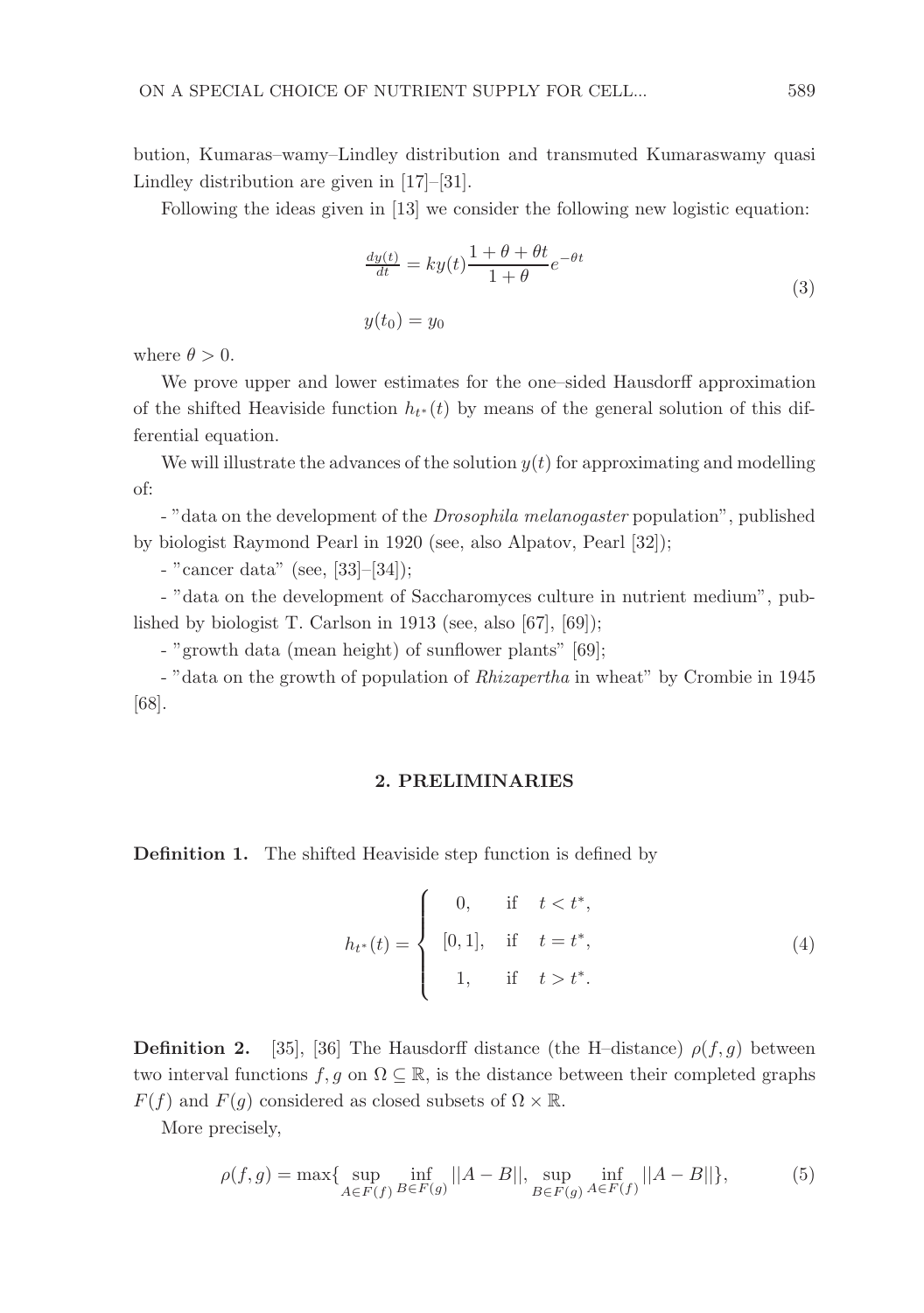wherein  $||.||$  is any norm in  $\mathbb{R}^2$ , e. g. the maximum norm  $||(t, x)|| = \max\{|t|, |x|\};$ hence the distance between the points  $A = (t_A, x_A), B = (t_B, x_B)$  in  $\mathbb{R}^2$  is  $||A - B|| =$  $\max(|t_A - t_B|, |x_A - x_B|).$ 

#### 3. MAIN RESULTS

### 3.1. A NEW MODEL

The general solution of the differential equation (3) is of the following form:

$$
y(t) = y_0 e^{-\frac{k(2+\theta+\theta t)}{\theta(1+\theta)}} e^{-\theta t} + \frac{k(2+\theta+\theta t_0)}{\theta(1+\theta)} e^{-\theta t_0}
$$
\n(6)

It is important to study the characteristic - "supersaturation" of the model to the horizontal asymptote.

In this Section we prove upper and lower estimates for the one–sided Hausdorff approximation of the Heaviside step–function  $h_{t^*}(t)$  by means of families (6).

Without loss of generality, we consider the following class of this family for:

$$
t_0 = 0; \ y_0 = e^{-\frac{k(2+\theta)}{\theta(1+\theta)}}
$$

$$
M(t) = e^{-\frac{k(2+\theta+\theta t)}{\theta(1+\theta)}} e^{-\theta t}
$$
(7)

The function  $M(t)$  and the "input function"  $s(t)$  are visualized on Fig. 1. Denoting by  $t^*$  the unique positive solution of the nonlinear equation:

$$
(2 + \theta + \theta t^*)e^{-\theta t^*} - \frac{\theta(1 + \theta)\ln 2}{k} = 0.
$$
 (8)

Evidently,  $M(t^*) = \frac{1}{2}$ .

The one–sided Hausdorff distance d between the function  $h_{t*}(t)$  and the sigmoid - (7) satisfies the relation

$$
M(t^* + d) = 1 - d.
$$
\n(9)

The following theorem gives upper and lower bounds for d

Theorem 1. Let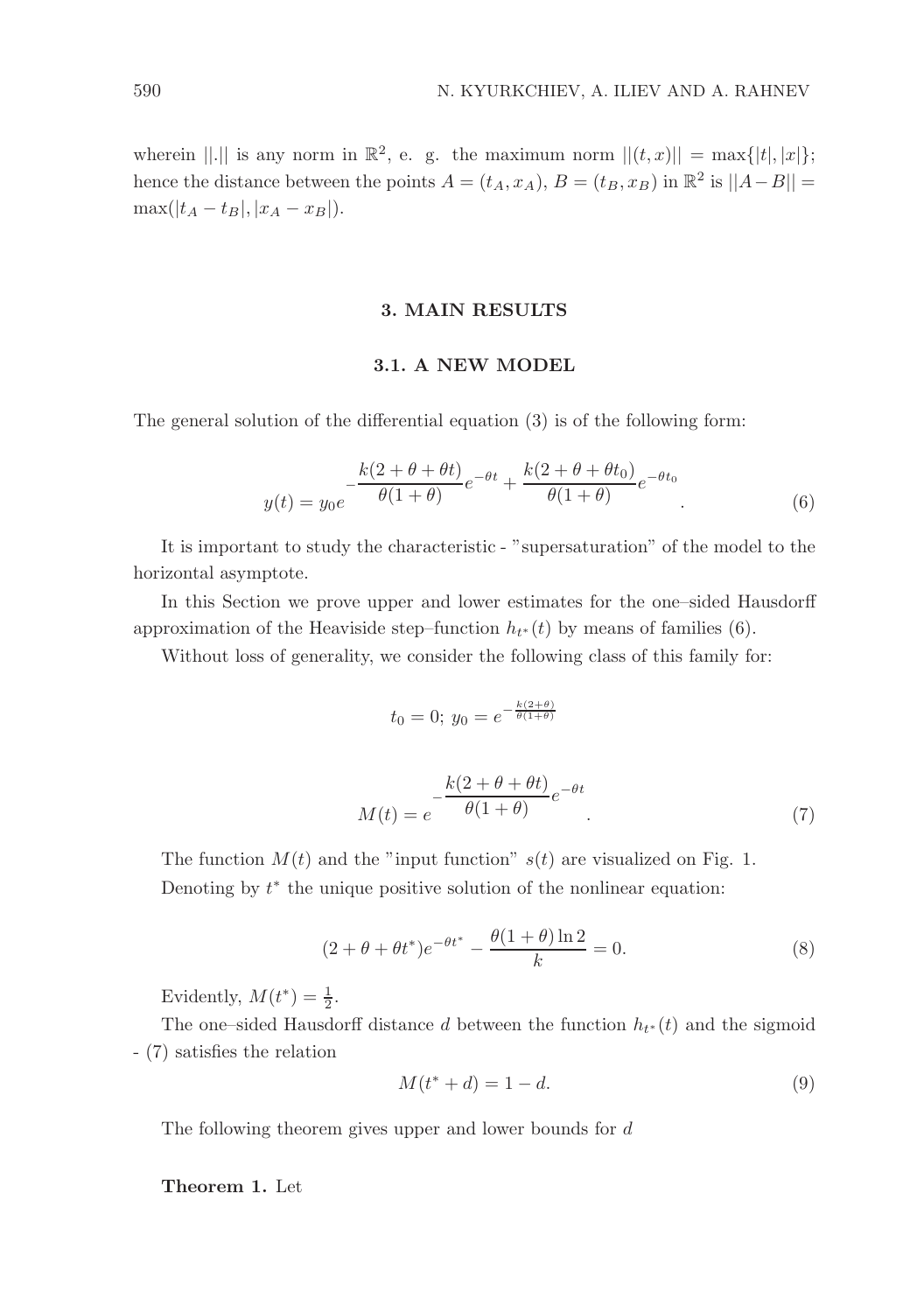

Figure 1: The functions  $M(t)$ –(red) and  $s(t)$ –(green) for  $k = 24.3$ ;  $\theta = 5.9$ .

$$
\alpha = -\frac{1}{2},
$$
  
\n
$$
\beta = 1 + \frac{k(1+\theta+\theta t^*)}{2(1+\theta)}e^{-\theta t^*}
$$
  
\n
$$
\gamma = 2.1\beta.
$$
\n(10)

For the one–sided Hausdorff distance d between  $h_{t*}(t)$  and the sigmoid (7) the following inequalities hold for the condition -  $\gamma > e^{1.05}$ :

$$
d_l = \frac{1}{\gamma} < d < \frac{\ln \gamma}{\gamma} = d_r. \tag{11}
$$

Proof. Let us examine the function:

$$
F(d) = M(t^* + d) - 1 + d.
$$
\n(12)

From  $F'(d) > 0$  we conclude that function F is increasing. Consider the function

$$
G(d) = \alpha + \beta d. \tag{13}
$$

From Taylor expansion we obtain  $G(d) - F(d) = O(d^2)$ . Hence  $G(d)$  approximates  $F(d)$  with  $d \to 0$  as  $O(d^2)$  (see Fig. 2).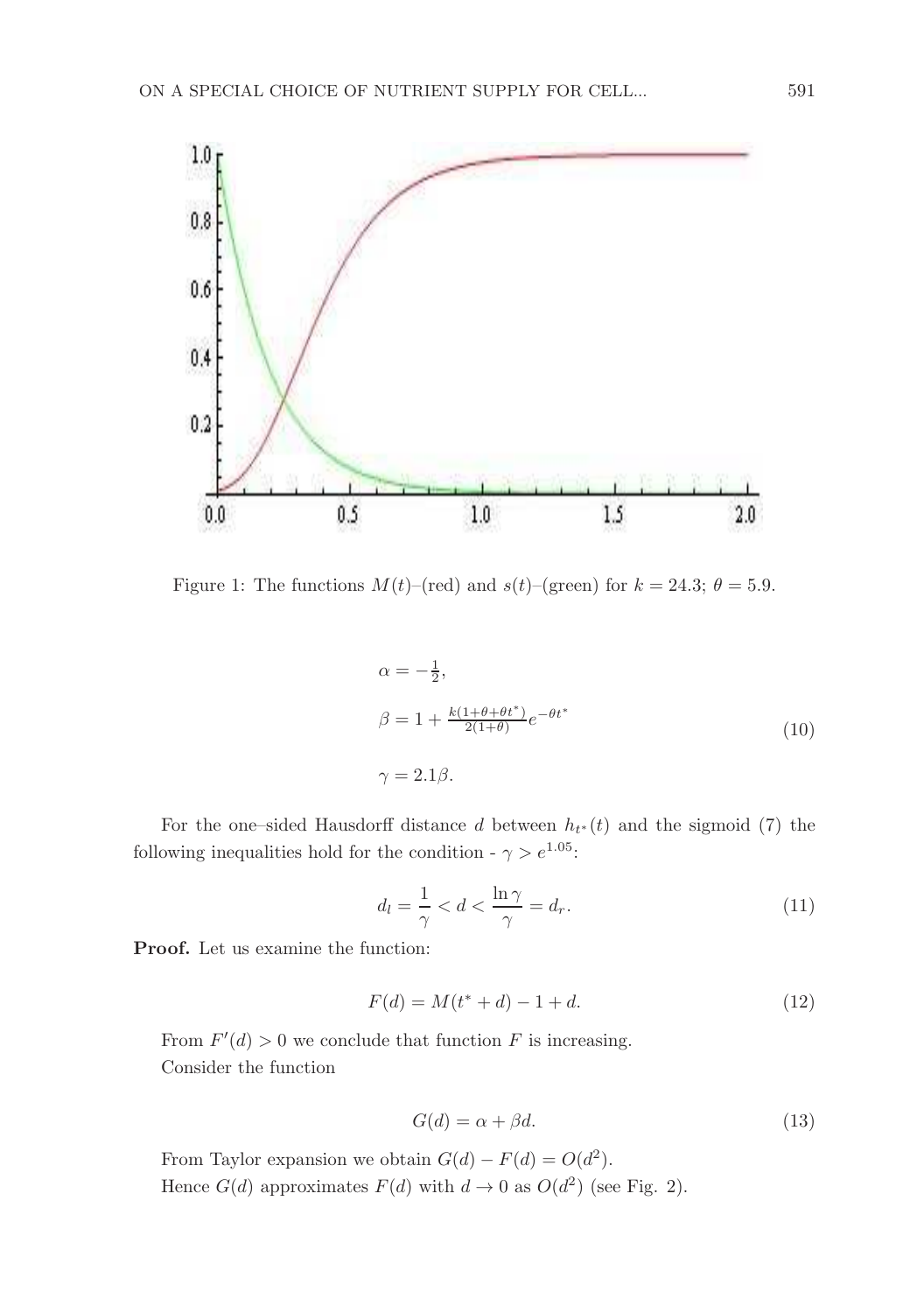

Figure 2: The functions  $F(d)$  and  $G(d)$  for  $k = 68.3$ ;  $\theta = 15.9$ .

In addition  $G'(d) > 0$ . Further, for  $\gamma > e^{1.05}$  we have

$$
G(d_l) < 0; \quad G(d_r) > 0.
$$

This completes the proof of the theorem.

Approximations of the  $h_{t*}(t)$  by model (6) for various k and  $\theta$  are visualized on Fig. 3–Fig. 4.

### 4. SOME APPLICATIONS

The proposed model can be successfully used to approximating data from Population Dynamics.

# 4.1. APPROXIMATING THE "DATA ON THE DEVELOPMENT OF THE DROSOPHILA MELANOGASTER POPULATION"

We will illustrate the advances of the solution  $y(t)$  for approximating and modelling of "data on the development of the Drosophila melanogaster population", published by biologist Raymond Pearl in 1920 (see, also [32]).

We consider the following data: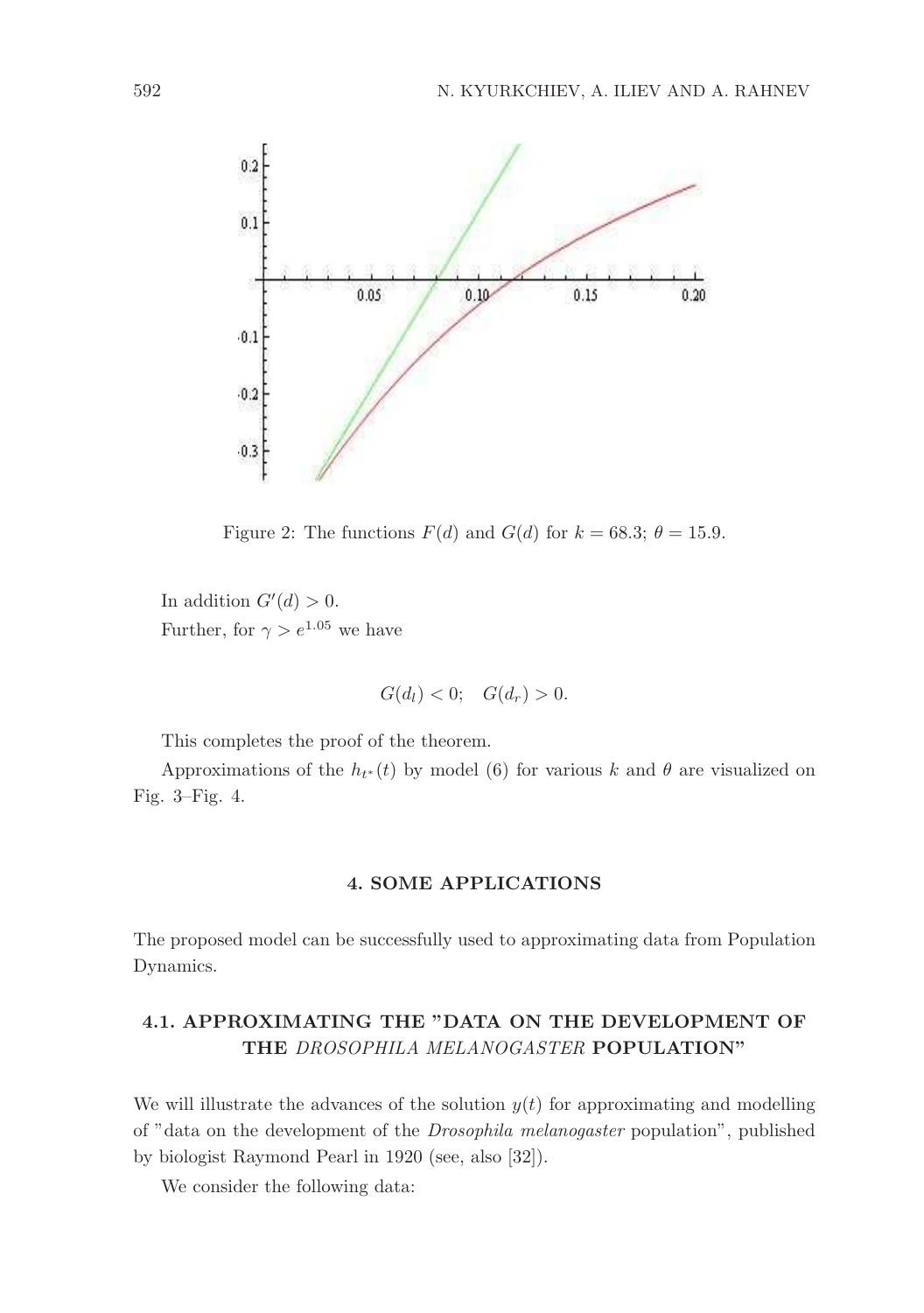

Figure 3: The model (7) for  $k = 68.3$ ;  $\theta = 15.9$ ;  $t^* = 0.124959$ ; Hausdorff distance  $d = 0.114808$ ;  $d_l = 0.076393$ ;  $d_r = 0.196472$ .



Figure 4: The model (7) for  $k = 105.1$ ;  $\theta = 24.5$ ;  $t^* = 0.0788398$ ; Hausdorff distance  $d = 0.0861885$ ;  $d_l = 0.0518027$ ;  $d_r = 0.153352$ .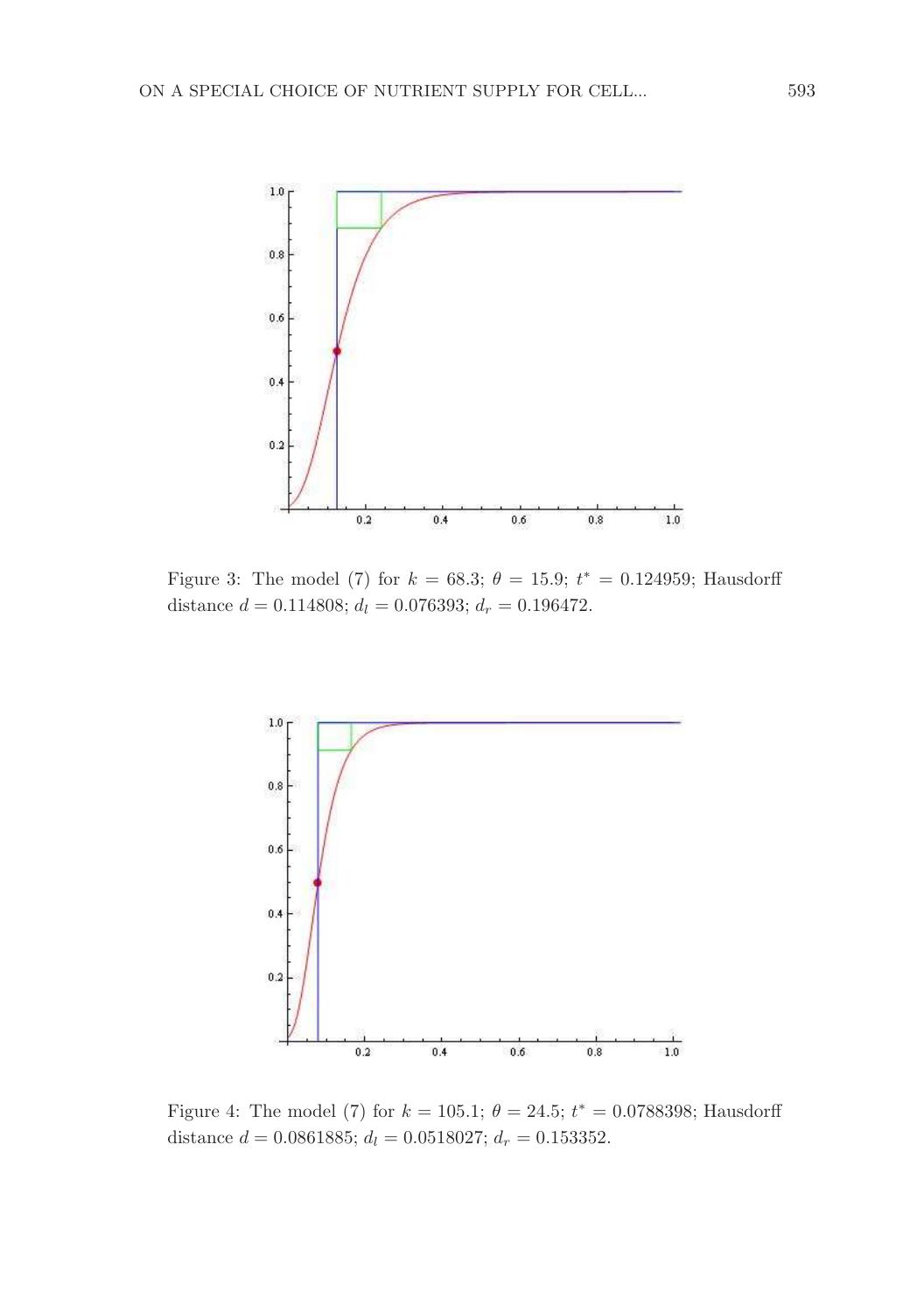

Figure 5: The fitted model  $M^*(t)$ .

 $data\_Pearl$ 

 $:= \{\{9, 39\}, \{12, 105\}, \{15, 152\}, \{18, 225\}, \{21, 390\}, \{25, 547\},\$ 

{29, 618}, {33, 791}, {36, 877}, {39, 938}}.

After that using the model

$$
M^*(t) = \omega e^{-\frac{k(2+\theta+\theta t)}{\theta(1+\theta)}} e^{-\theta t}
$$

for  $\omega = 1162.27$ ,  $k = 0.383217$  and  $\theta = 0.115$  we obtain the fitted model (see, Fig. 5).

## 4.1.1. SOME COMPARISONS BETWEEN THE NEW LOGISTIC MODEL AND THE CLASSICAL LOGISTIC MODEL OF VERHULST–PEARL.

The classic model of Verhulst -Pearl for the *data* Pearl looks like this (see, for example, [69]):

$$
M_{VP}^*(t) = \frac{1035}{1 + e^{4.27 - 0.17t}}
$$

and is illustrated in Fig. 6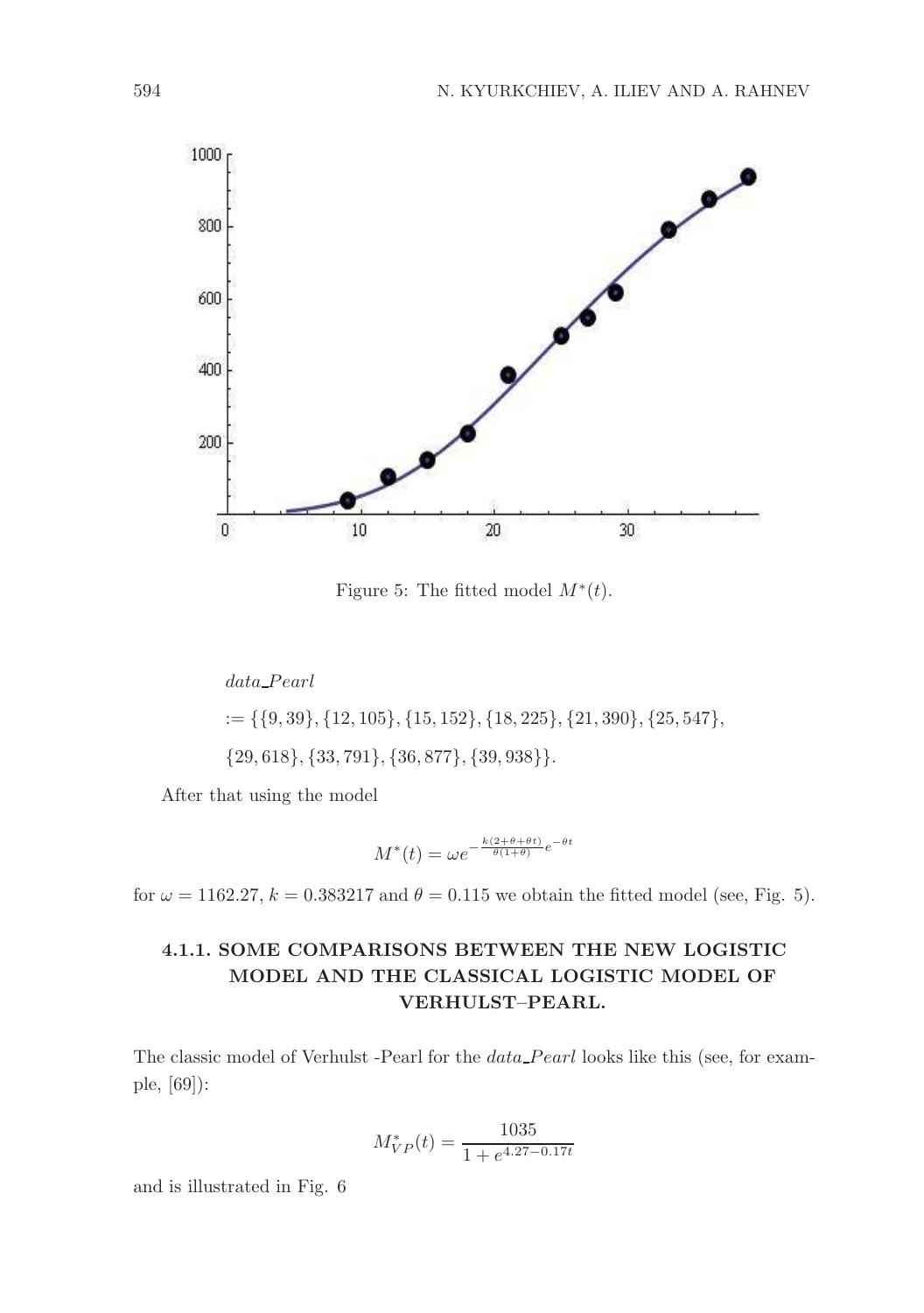

Figure 6: The fitted model  $M^*_{VP}(t)$ .

Of the accompanying illustrations see Fig. 5 and Fig. 6, it can be concluded that the proposed model  $M^*(t)$  (7) is reliable.

# 4.2. APPLICATION OF THE NEW CUMULATIVE SIGMOID FOR ANALYSIS OF THE "CANCER DATA"

We will illustrate the advances of the solution  $y(t)$  for approximation and modelling of "cancer data" (for some details see, [33]–[34]).

| days |                                                                     |  | -14 | 17   19 |  |
|------|---------------------------------------------------------------------|--|-----|---------|--|
|      | $R(t)$   0.415   0.794   1.001   1.102   1.192   1.22   1.241   1.3 |  |     |         |  |

Table 1: The "cancer data" [33]–[34] Consider the model  $M^*(t) = \omega e^{-\frac{k(2+\theta+\theta t)}{\theta(1+\theta)}}e^{-\theta t}$ .

The model  $M^*(t)$  based on the data from Table 1 for the estimated parameters:

$$
\omega = 1.32845; \, \theta = 0.268; \, k = 0.306626
$$

is plotted on Fig. 7.

.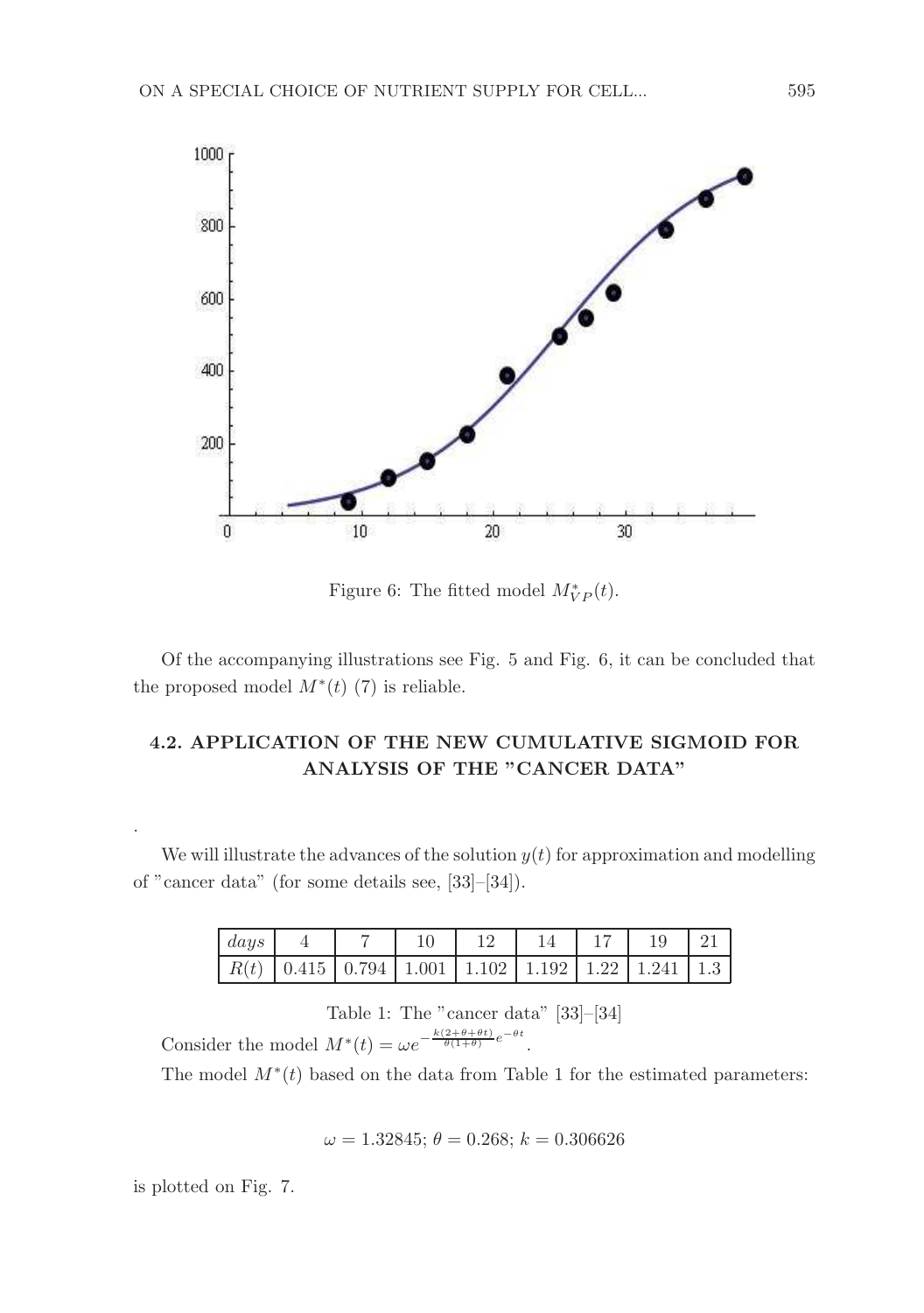

Figure 7: The model  $M^*(t)$  based on the "cancer data".

# 4.3. APPROXIMATING THE "DATA ON THE DEVELOPMENT OF SACCHAROMYCES CULTURE IN NUTRIENT MEDIUM"

We will now analyze a sample of experimental data obtained by the biologist T. Carlson in 1913 about the development of Saccharomyces culture in nutrient medium (see, for example  $[67]$ ,  $[69]$ :

data Carlson

 $:= \{\{5, 19.1\}, \{6, 174.6\}, \{7, 257.3\}, \{8, 350.7\}, \{9, 441\},\}$ {10, 513.3}, {11, 559.7}, {12, 594.8}, {13, 629.4}, {14, 640.8},  $\{15, 651.1\}, \{16, 655.9\}, \{17, 659.6\}\}.$ 

After that using the model  $M^*(t)$  for  $\theta = 0.47$ ,  $k = 2.9600117$  and  $\omega = 673.513$ we obtain the fitted model (see, Fig. 8).

# 4.4. APPROXIMATING THE "GROWTH DATA (MEAN HEIGHT) OF SUNFLOWER PLANTS"

We analyze experimental growth data (mean height) of sunflower plants (DSP) (see, for example [69]):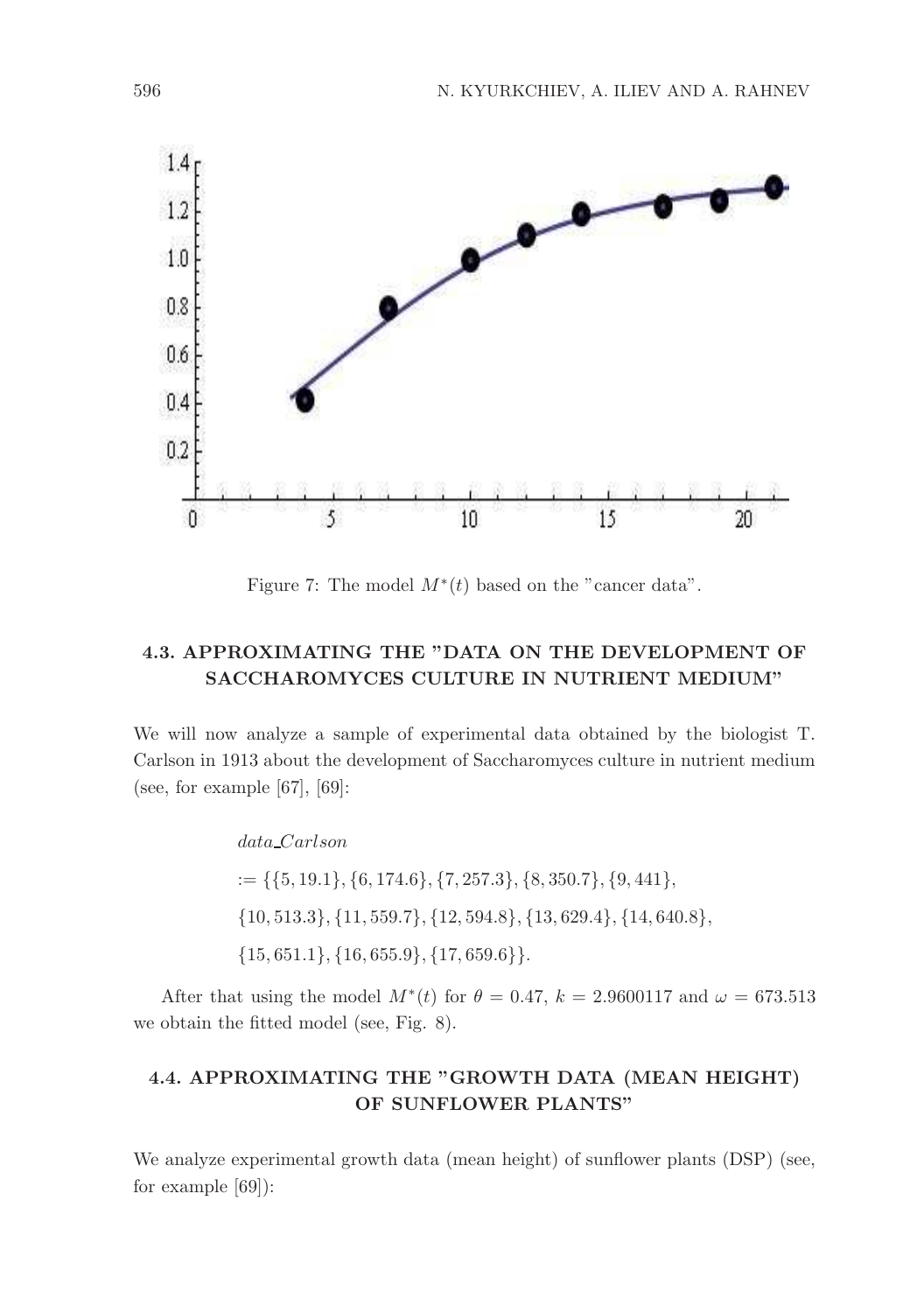

Figure 8: The fitted model  $M^*(t)$ .

data DSP  $:= \{ \{14, 36.4\}, \{28, 98.1\}, \{49, 205.5\}, \{56, 228.3\}, \{70, 250.5\}, \}$  $\{84, 254.5\}.$ 

For  $\theta = 0.08$ ,  $k = 0.176917$  and  $\omega = 262.988$  we obtain the fitted model (see, Fig. 9).

## 4.5. APPROXIMATING THE DATA: "THE GROWTH OF POPULATION OF RHIZAPERTHA IN WHEAT"

We analyze a experimental data obtained by the Crombie in 1945 [68]:

### data Crombie

 $:= \{ \{0, 2\}, \{14, 2\}, \{28, 2\}, \{35, 3\}, \{42, 17\}, \{49, 65\}, \{63, 119\}, \}$ {77, 130}, {91, 175}, {105, 205}, {119, 261}, {133, 302}, {147, 330.6}, {161, 315}, {175, 333}, {189, 350}, {203, 332}, {231, 333}, {245, 335}, {259, 330}}.

After that using the model  $M^*(t)$  for  $\theta = 0.036$ ,  $k = 0.113865$  and  $\omega = 343.284$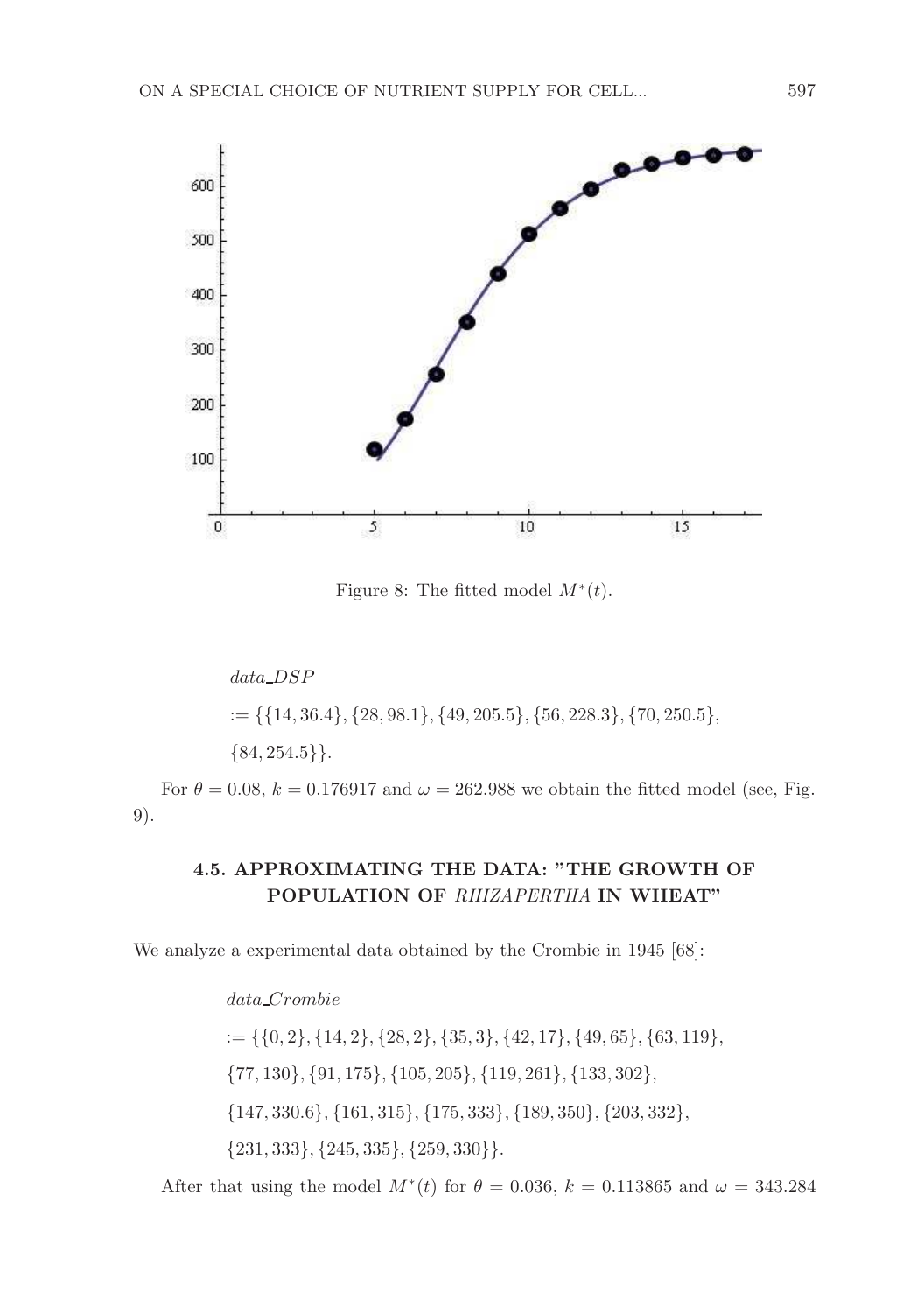

Figure 9: The fitted model  $M^*(t)$ .

we obtain the fitted model (see, Fig. 11).

As should expected, the experiments conducted (see, Sections 4.1 - 4.5) show a very good approximation of data from the field of population dynamics, with suggested in this article, modified logistic model.

### 4.6. THE NEW ACTIVATION FUNCTION BASED ON "AMENDMENTS" OF "LINDLEY - TYPE"

**Definition 3.** The sign function of a real number  $t$  is defined as follows:

$$
sgn(t) = \begin{cases}\n-1, & \text{if } t < 0, \\
0, & \text{if } t = 0, \\
1, & \text{if } t > 0.\n\end{cases}
$$
\n(14)

Definition 4. The new parametric activation function based on "amendments" of "Lindley - type" is defined as follows

$$
A(t) = \frac{e^{-\frac{k(2+\theta+\theta t)}{\theta(1+\theta)}}e^{-\theta t} - e^{-\frac{k(2+\theta+\theta t)}{\theta(1+\theta)}}e^{\theta t}}{e^{-\frac{k(2+\theta+\theta t)}{\theta(1+\theta)}}e^{-\theta t} + e^{-\frac{k(2+\theta+\theta t)}{\theta(1+\theta)}}e^{\theta t}}.
$$
(15)

Approximation of the  $sgn(t)$  by function A(t) for  $k = 10.1$  and  $\theta = 2.5$  is visualized on Fig. 12.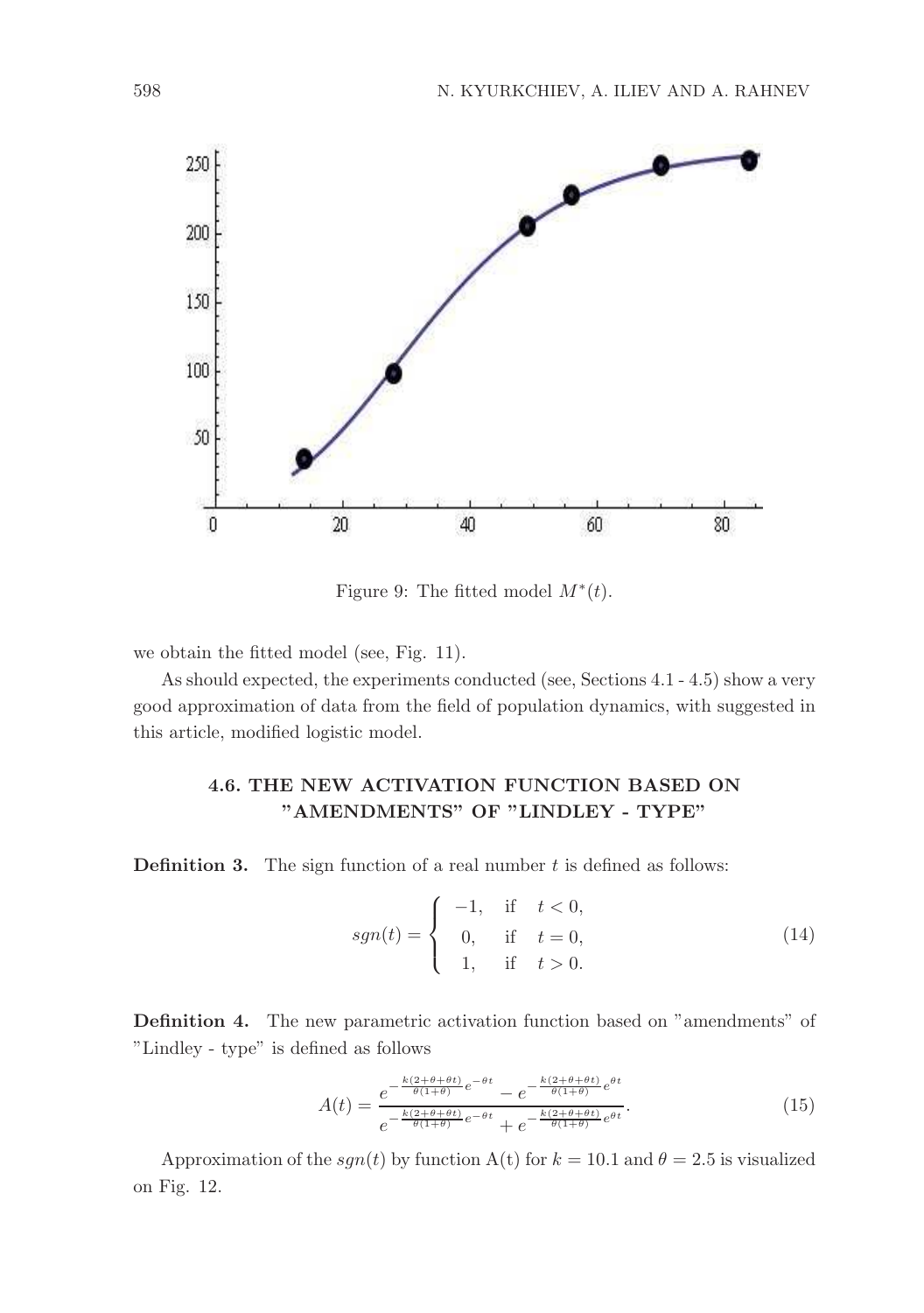

Figure 10: The fitted model by Crombie [68].



Figure 11: The fitted model  $M^*(t)$ .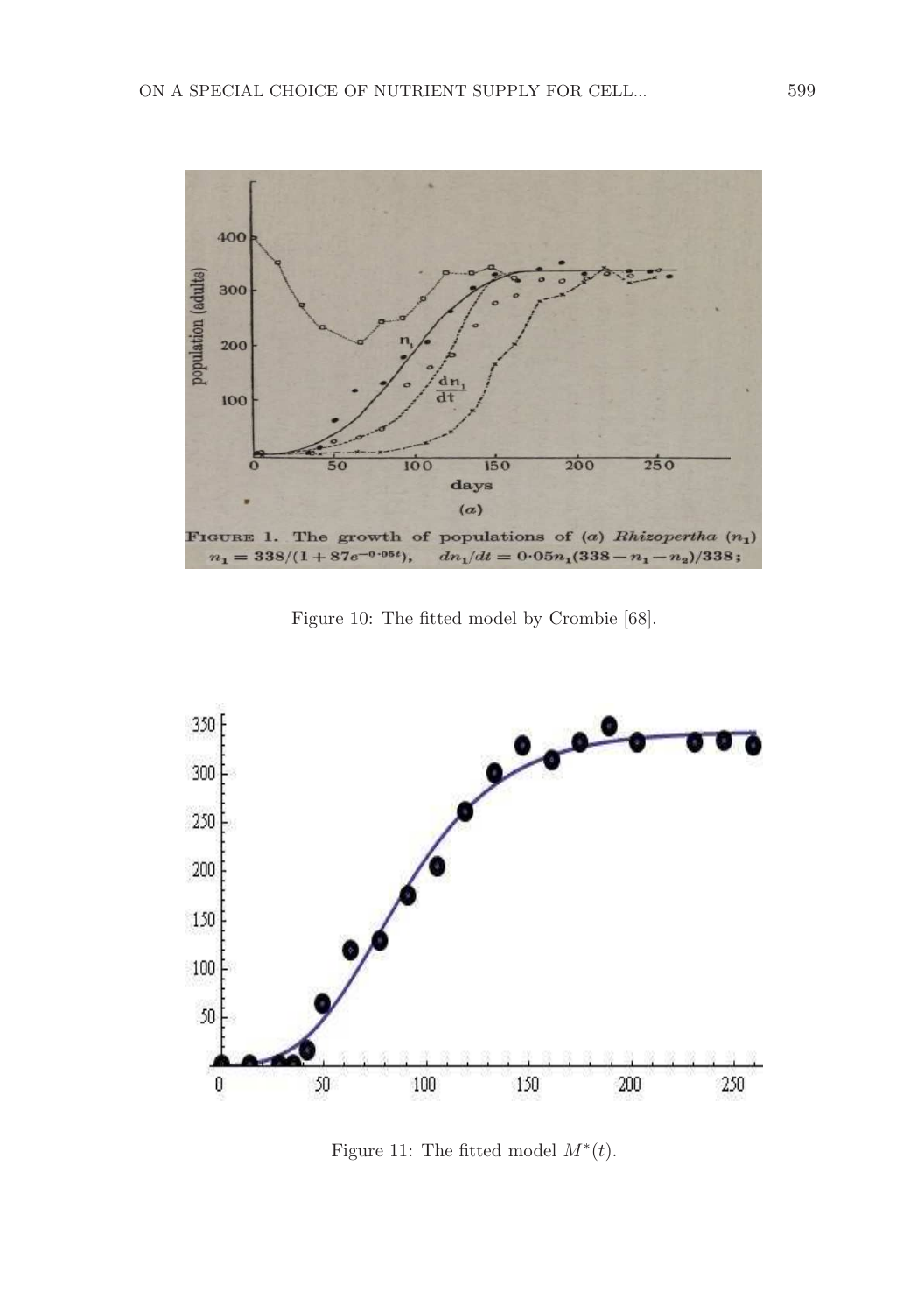

Figure 12: Approximation of the  $sgn(t)$  by  $A(t)$  for  $k = 10.1$  and  $\theta = 2.5$ .

We will note that the study of the Hausdorff's approximation of the sign function by means of this new family can be done in a way given in [60] and we will omit it.

Similarly to the article cited above, recursively generable families of higher order activation functions can also be constructed.

#### 5. CONCLUSION

A special choice of nutrient supply for cell growth in a continuous bioreactor with the Lindley type correction is introduced.

We prove upper and lower estimates for the one–sided Hausdorff approximation of the shifted Heaviside function  $h_{t^*}(t)$  by means of the general solution of the differential equation  $y'(t) = ky(t)s(t)$  with  $y(t_0) = y_0$ , where  $s(t)$  is the correction of Lindley type.

We propose a software module within the programming environment CAS Mathematica for the analysis of the considered family of functions.

The module offers the following possibilities:

- calculation of the H-distance between the  $h_{t^*}$  and the model  $M(t)$  (7);
- generation of the functions under user defined values of the parameters k and  $\theta$ ;

- numerical solution of the differential model (3) and opportunities for comparison with other logistics models;

- software tools for animation and visualization.

We will explicitly note that similar approximation and modeling results associated with the use of "input function"  $S(t)$  in the differential model (1) with Sen, Maiti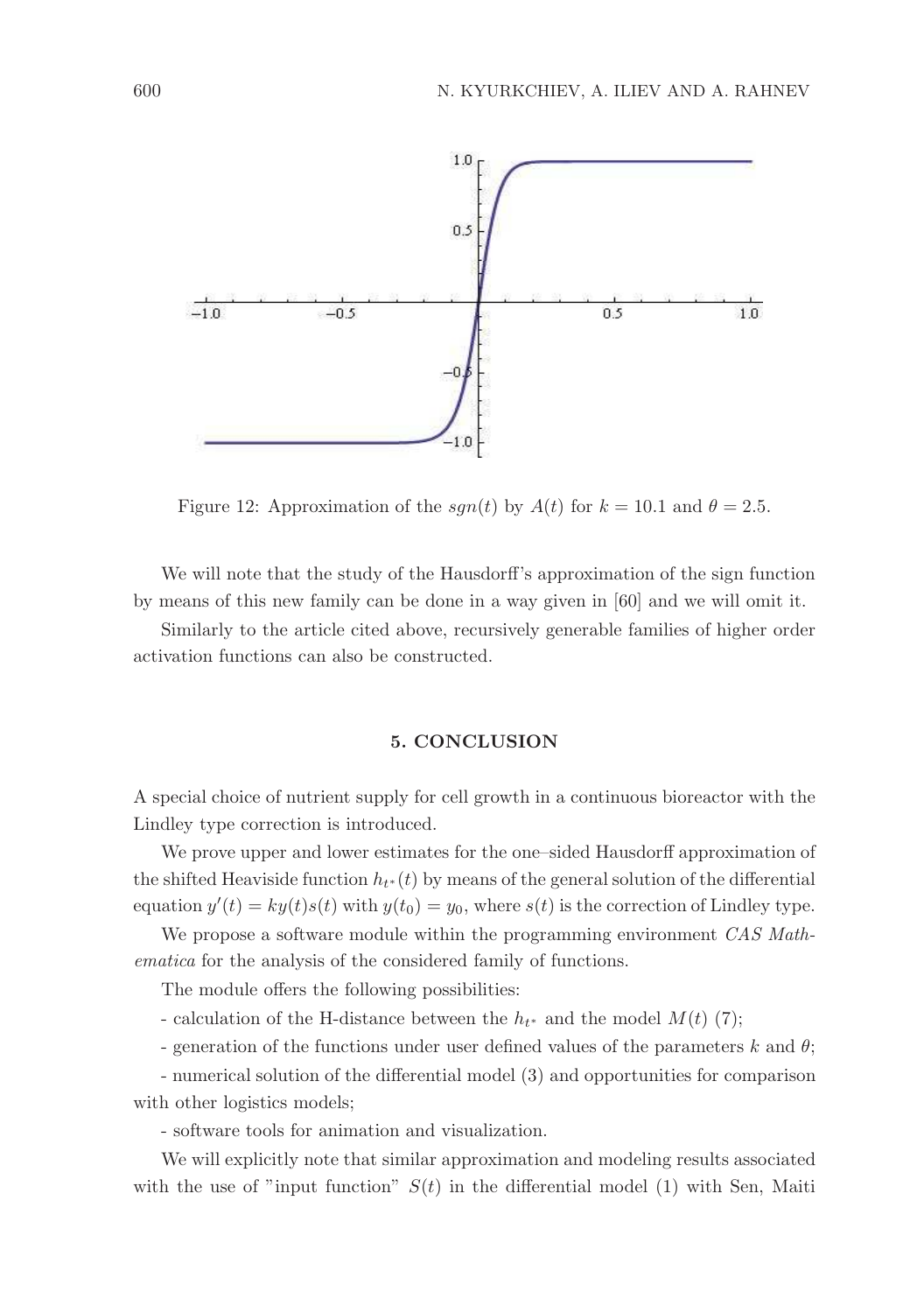and Chandra–type [70]:

$$
S(t) = \frac{1 + \theta + \theta t + 0.5\theta^2 t^2}{1 + \theta} e^{-\theta t}
$$

and also with Yousof, Korkmaz and Sen–type [71]:

$$
S(t) = \frac{1 + \theta + \theta t^{b} + 0.5\theta^{2} t^{2b}}{1 + \theta} e^{-\theta t^{b}}
$$

can be obtained with the mathematical apparatus outlined in this article and here we will miss them.

#### ACKNOWLEDGMENT

This paper is supported by the National Scientific Program "Information and Communication Technologies for a Single Digital Market in Science, Education and Security (ICTinSES)", financed by the Ministry of Education and Science.

#### REFERENCES

- [1] P. Pathi, T. Ma, R. Locke, Role of nutrient supply on cell growth in bioreactor design for tissue engineering of hematopoietic cells, Biotechnology and Bioengineering, **89**, No. 7 (2005).
- [2] N. Li, H. Y. Sun, Q. L. Zhang, The dynamics and bifurcation control of a singular biological economic model, Int. J. of Automat. and Comp., 9, No. 1 (2012), 1–7.
- [3] T. Egli, M. Zinn, The concept of multiple–nutrient–limited growth of microorganisms and its application in biotechnological processes, Biotechnol. Adv., 22, 2003, 5–43.
- [4] D. F. Gerson, M. M. Kole, B. Ozum, M. N. Oguztoreli, Substrate concentration control in bioreactors, Biotechnology and Genetic Engineering Reviews, 6 (1), 1988, 67–150.
- [5] Y. Zhang, Q. L. Zhang, L. C. Zhao, Analysis and feedback control for a class of bioeconomic systems, J. Control Eng. of China, 14, No. 6 (2007), 599–603.
- [6] Y. Zhang, Q. L. Zhang, L. C. Zhao, Bifurcations and control in singular biological economic model with stage structure, J. of Syst. Eng.,  $22$ , No. 3 (2007), 233-238.
- [7] S. Luan, B. Liu, L. X. Zhang, Dynamics on a single-species model in a polluted environment, *J. of Biomath.*, **26**, No. 4 (2011), 689–694.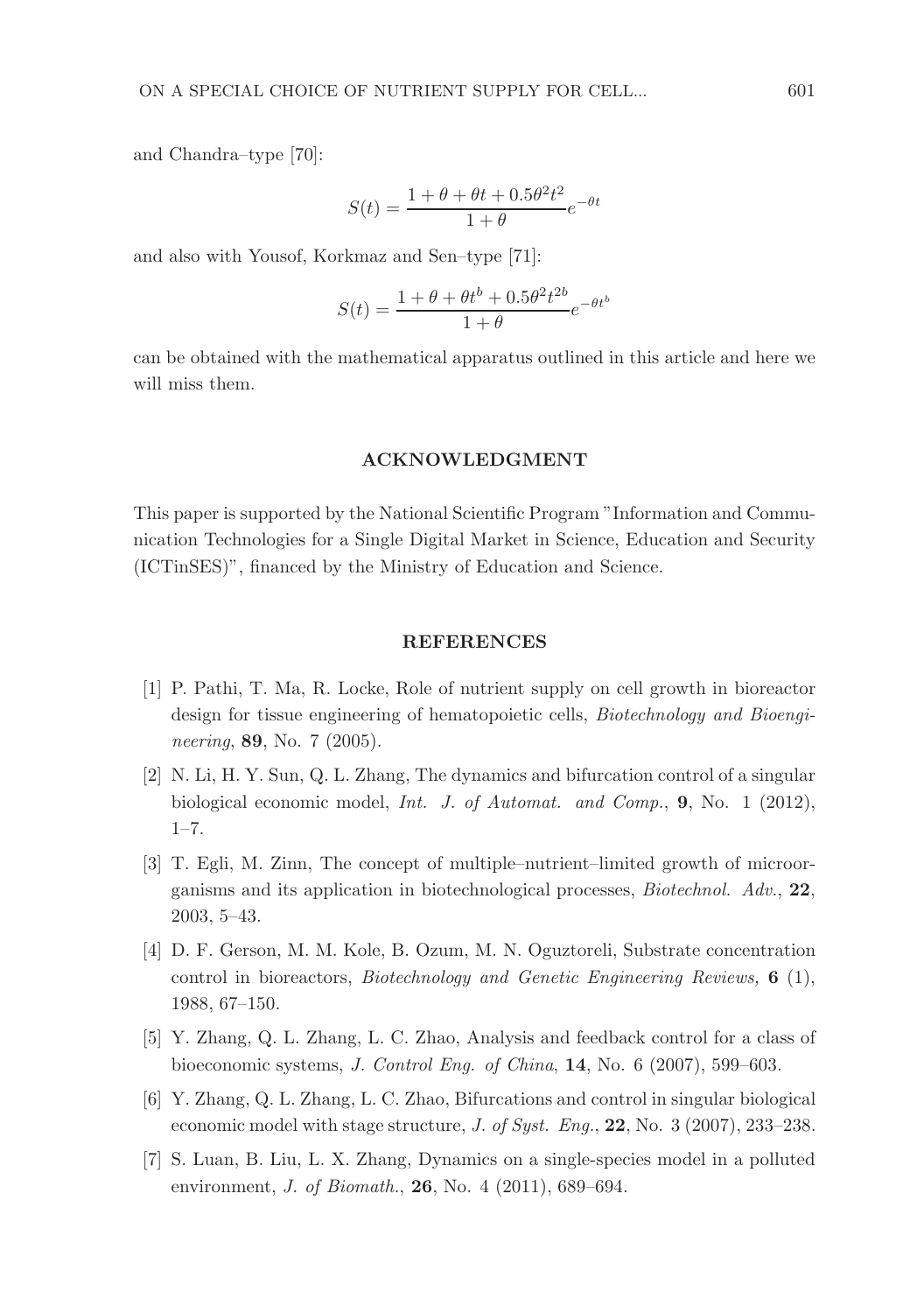- [8] V. Noris, E. Maurice, D. Maurice, Modelling Biological Systems with Competitive Coherence, J. of Appl. Math., (2012), 1–20.
- [9] M. Borisov, N. Dimitrova, V. Beshkov, Stability analysis of a bioreactor model for biodegradation of xenobiotics, Comp. and Math. with Appl., 64, (2012).
- [10] N. Dimitrova, Local bifurcations in a nonlinear model of a bioreactor, Serdica J. Computing, 3 (2009), 107–132.
- [11] T. Ivanov, N. Dimitrova, Analysis of a Bioreactor Model with Microbial Growth Phases and Spatial Dispersal, Biomath Communications, 2, No. 2 (2016).
- [12] N. Kyurkchiev, S. Markov, G. Velikova, The dynamics and control on a singular bio-economic model with stage structure, Biomath Communications, 2, No. 2 (2015).
- [13] N. Kyurkchiev, Investigations on a hyper-logistic model. Some applications, Dynamic Systems and Applications, 28, No. 2 (2019), 351–369.
- [14] E. Angelova, A. Golev, T. Terzieva, O. Rahneva, A study on a hyper–power– logistic model. Some applications, *Neural, Parallel and Scientific Computations*, 27 No. 1 (2019), 45–57.
- [15] D. Lindley, Fiducial distributions and Bayes' theorem, Journal of the Royal Statistical Society, Series B, 20, 1958, 102–107.
- [16] D. Lindley, Introduction to Probability and Statistics from Bayesian Viewpoint, Part II: Inference, Cambridge University Press, New York (1965).
- [17] C. Kilber, S. Kotz, Statistical Size Distributions in Economics and Actuarial Science, Willey, New York (2003).
- [18] E. Gomez–Deniz, E. Calderin–Ojeda, The discrete Lindley distribution: properties and applications, Journal of Statistical Computation and Simulation, 81, No. 11 (2011), 1405–1416.
- [19] E. Calderin–Ojeda, E. Gomez–Deniz, An Extension of the Discrete Lindley Distribution with Applications, Journal of the Korean Statistical Society, 42, No. 3 (2013), 371–373.
- [20] M. Ghitany, B. Atieh, S. Nadarajan, Lindley distribution and its application, Mathematics and Computers in Simulation, 78 (2008), 493–506.
- [21] M. Ghitany, D. Mutairi, N. Balakrishnan, E. Enezi, Power Lindley distribution and associated inference, Computational Statistics and Data Analysis, 64 (2013), 20–33.
- [22] S. Nadarajah, M. Bakouch, R. Tahmasbi, A generalized Lindley distribution, The Indian J. of Statistics, Series B, 73, No. 2 (2011), 331–359.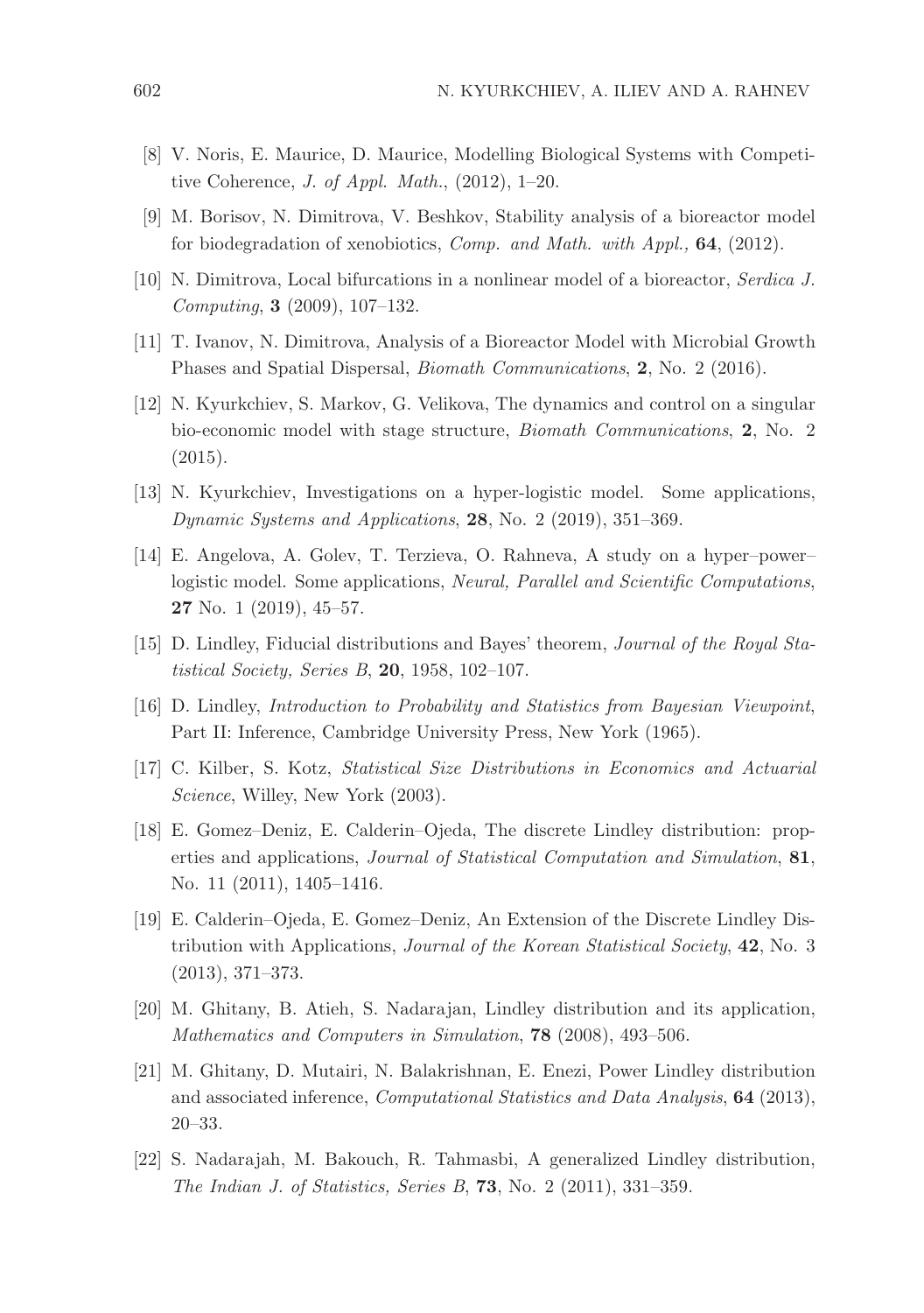- [23] M. Yilmaz, M. Hamaldarbandi, S. Kemaloglu, Exponential–modified discrete Lindley distribution, SpringerPlus, (2016), 5:1660.
- [24] F. Merovci, I. Elbatal, Transmuted Lindley–Geometric Distribution and its Applications, —it J. of Statistics Applications and Probability, 3, No. 1 (2014), 77–91.
- [25] D. Granzotto, J. Mazucheli, F. Louzada, Statistical study of monthly rainfall trends by using the transmuted power Lindley distribution, Int. J. of Statistics and Probability, 6, No. 1 (2017), 111–125.
- [26] R. Shanker, A. Mishra, A quasi Lindley distribution, African J. of Math. and Comp. Sci. Res., 6, No. 4 (2013), 64–71.
- [27] P. Kumaraswamy, A generalized probability density function for double-bounded random processes, *Journal of Hydrology*,  $46$ , No. 1–2, (1980), 79–88.
- [28] S. Cakmakyapan, G. Ozel, A new customer lifetime duration distribution: the Kumaraswamy Lindley distribution, Int. J. Trade Econ. Finance, 5, No. 5 (2014), 441–444.
- [29] M. Elgarhy, I. Elbatal, M. Ahsan ul Haq, M. Hassan, Transmuted Kumuraswamy quasi Lindley distribution with applications, Ann. Data. Sci., (2018).
- [30] A. Malinova, V. Kyurkchiev, A. Iliev, N. Kyurkchiev, Some new approaches to Kumaraswamy-Lindley cumulative distribution function, Int. J. of Innovative Sci. and Techn., **5**, No. 3 (2018).
- [31] A. Malinova, V. Kyurkchiev, A. Iliev, N. Kyurkchiev, A note on the transmuted Kumaraswamy Quasi Lindley cumulative distribution function, Int. J. for Sci., Res. and Developments, 60, No. 2 (2018), 561–564.
- [32] W. Alpatov, R. Pearl, Experimental studies on the duration of life. XII. Influence of temperature during the larval period and adult life on the duration of the life of the imago of Drosophila melanogaster,  $Am. Nat., 69$ , No. 63 (1929), 37–67.
- [33] M. Vinci, S. Gowan, F. Boxall, L. Patterson, M. Zimmermann, W. Court, C. Lomas, M. Mendila, D. Hardisson, S. Eccles, Advances in establishment and analysis of three-dimensional tumor spheroid-based functional assays for target validation and drug evaluation, BMC Biology, 10 (2012).
- [34] A. Antonov, S. Nenov, T. Tsvetkov, Impulsive controllability of tumor growth, Dynamic Systems and Appl., 28, No. 1 (2019), 93–109.
- [35] F. Hausdorff, Set Theory, 2nd ed., Chelsea Publ., New York (1962).
- [36] B. Sendov, Hausdorff Approximations, Kluwer, Boston (1990).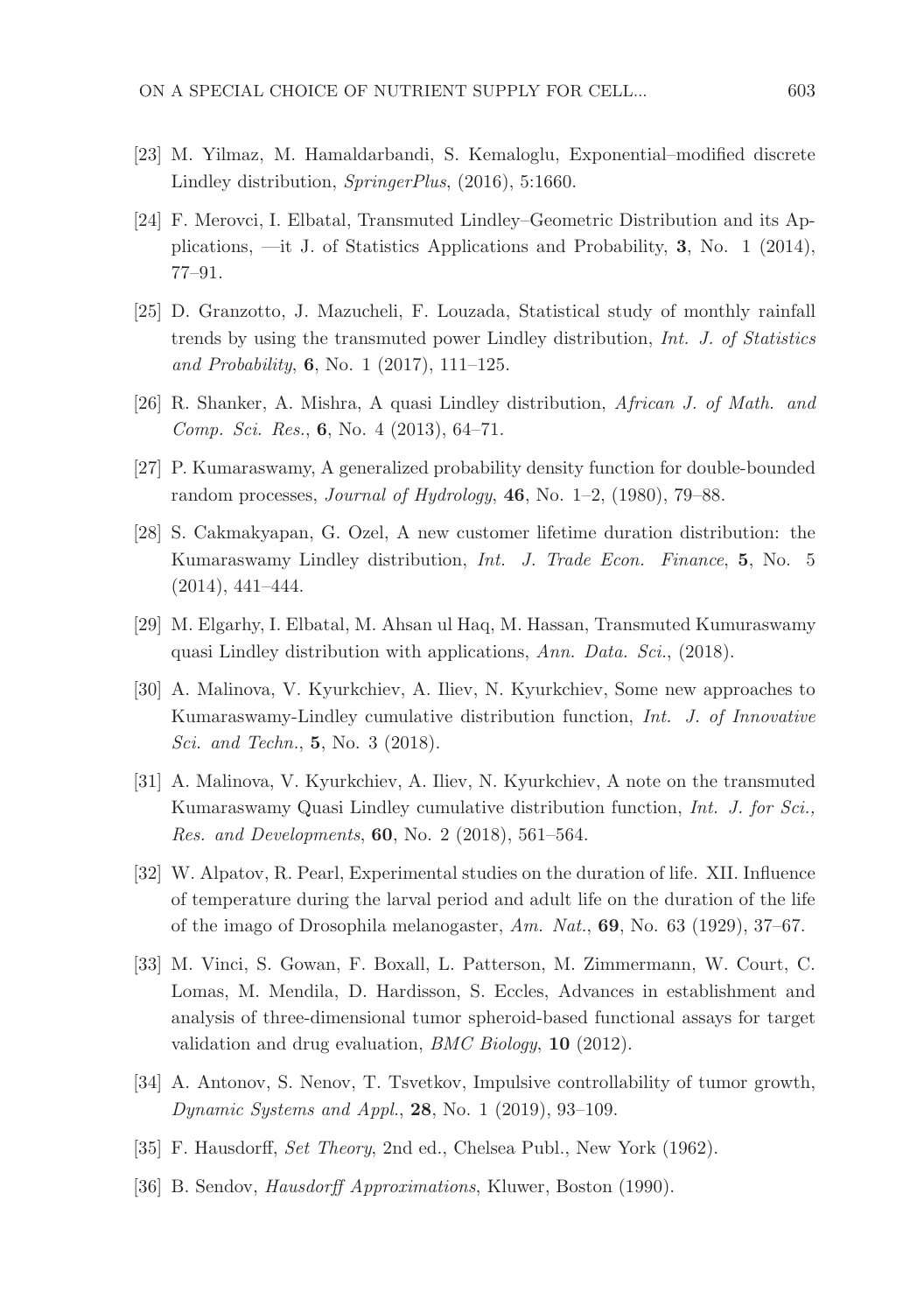- [37] N. Kyurkchiev, S. Markov, On the Hausdorff distance between the Heaviside step function and Verhulst logistic function, J. Math. Chem., 54, No. 1 (2016), 109–119.
- [38] N. Kyurkchiev, S. Markov, Sigmoid functions: Some Approximation and Modelling Aspects, LAP LAMBERT Academic Publishing, Saarbrucken (2015), ISBN 978-3-659-76045-7.
- [39] N. Kyurkchiev, A. Iliev, S. Markov, Some techniques for recurrence generating of activation functions, LAP LAMBERT Academic Publishing (2017), ISBN: 978-3-330-33143-3.
- [40] R. Anguelov, N. Kyurkchiev, S. Markov, Some properties of the Blumberg's hyper-log-logistic curve, Biomath, 7 No. 1 (2018), 8 pp.
- [41] A. Iliev, N. Kyurkchiev, S. Markov, On the Approximation of the step function by some sigmoid functions, Mathematics and Computers in Simulation, 133 (2017), 223–234.
- [42] A. Iliev, N. Kyurkchiev, S. Markov, Approximation of the cut function by Stannard and Richards sigmoid functions, IJPAM, 109 No. 1 (2016), 119–128.
- [43] S. Markov, A. Iliev, A. Rahnev, N. Kyurkchiev, A note on the Log-logistic and transmuted Log-logistic models. Some applications, Dynamic Systems and Applications, 27 No. 3 (2018), 593–607.
- [44] S. Markov, N. Kyurkchiev, A. Iliev, A. Rahnev, On the approximation of the cut functions by hyper-log-logistic function, Neural, Parallel and Scientific Computations, 26 No. 2 (2018), 169–182.
- [45] N. Kyurkchiev, A Note on the Volmer's Activation (VA) Function, C. R. Acad. Bulg. Sci., 70, No. 6 (2017), 769–776.
- [46] N. Kyurkchiev, A note on the new geometric representation for the parameters in the fibril elongation process. C. R. Acad. Bulg. Sci.,  $69$ , No. 8 (2016), 963-972.
- [47] N. Kyurkchiev, On the numerical solution of the general "ligand-gated neuroreceptors model" via CAS Mathematica, Pliska Stud. Math. Bulgar., 26 (2016), 133–142.
- [48] N. Kyurkchiev, S. Markov, On the numerical solution of the general kinetic "Kangle" reaction system, *Journal of Mathematical Chemistry*,  $54$ , No. 3 (2016), 792–805.
- [49] N. Guliyev, V. Ismailov, A single hidden layer feedforward network with only one neuron in the hidden layer san approximate any univariate function, Neural Computation, 28 (2016), 1289–1304.
- [50] D. Costarelli, R. Spigler, Approximation results for neural network operators activated by sigmoidal functions, Neural Networks, 44 (2013), 101–106.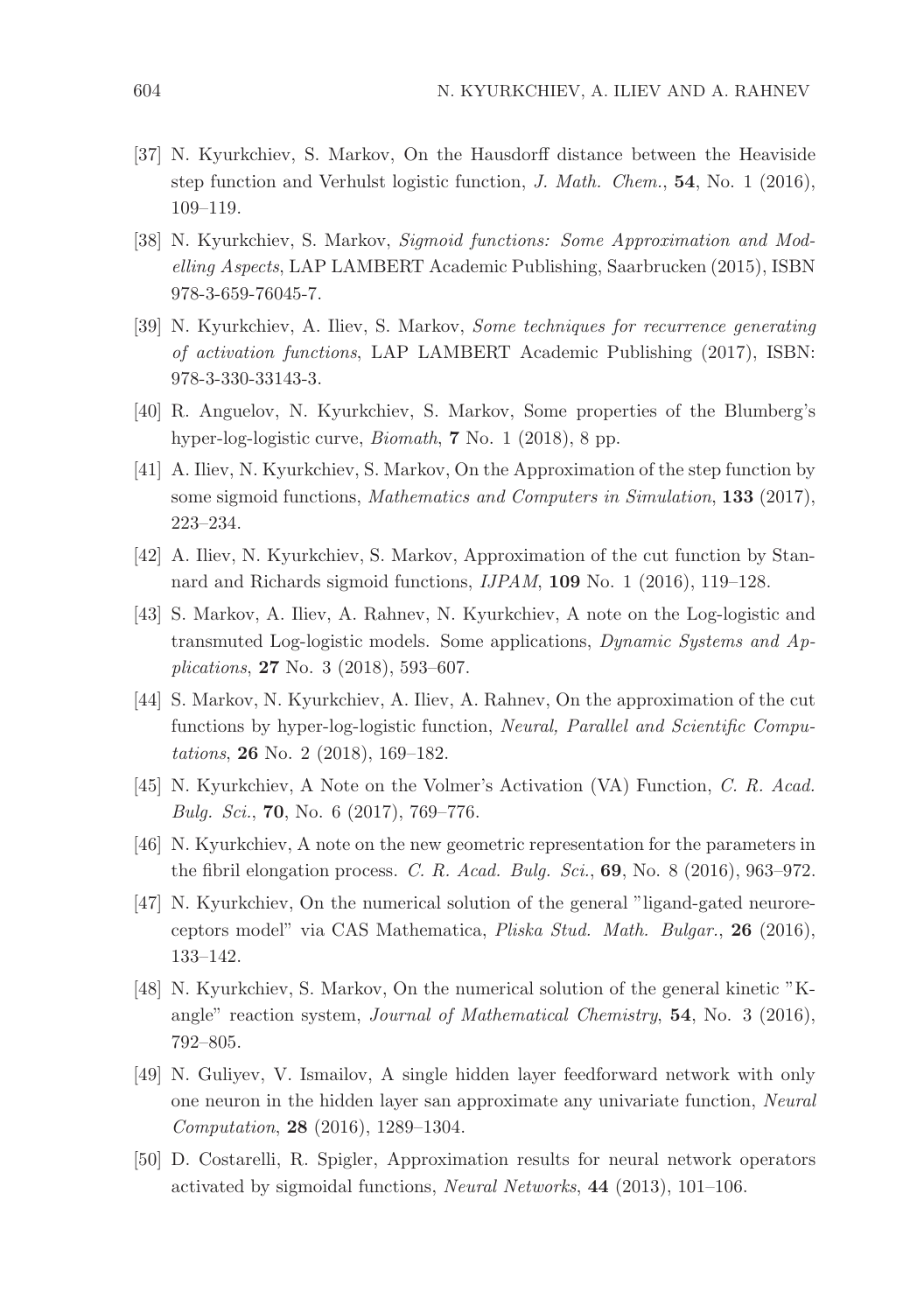- [51] D. Costarelli, R. Spigler, Constructive Approximation by Superposition of Sigmoidal Functions, Anal. Theory Appl., 29 (2013), 169–196.
- [52] B. I. Yun, A Neural Network Approximation Based on a Parametric Sigmoidal Function, Mathematics, 7 (2019), 262.
- [53] N. Kyurkchiev, A. Iliev, Extension of Gompertz-type Equation in Modern Science: 240 Anniversary of the birth of B. Gompertz, LAP LAMBERT Academic Publishing (2018), ISBN: 978-613-9-90569-0.
- [54] S. Markov, N. Kyurkchiev, A. Iliev, A. Rahnev, On the approximation of the generalized cut functions of degree  $p + 1$  by smooth hyper-log-logistic function, Dynamic Systems and Applications, 27 No. 4 (2018), 715–728.
- [55] A. Malinova, O. Rahneva, A. Golev, V. Kyurkchiev, Investigations on the Odd-Burr-III-Weibull cumulative sigmoid. Some applications, Neural, Parallel, and Scientific Computations, 27, No. 1 (2019), 35-44.
- [56] O. Rahneva, H. Kiskinov, I. Dimitrov, V. Matanski, Application of a Weibull Cumulative Distribution Function Based on m Existing Ones to Population Dynamics, International Electronic Journal of Pure and Applied Mathematics, 12, No. 1 (2018), 111–121.
- [57] N. Kyurkchiev, A. Iliev, A. Rahnev, T. Terzieva, A new analysis of Code Red and Witty worms behavior, *Communications in Applied Analysis*, **23**, No. 2 (2019), 267–285.
- [58] N. Kyurkchiev, A. Iliev, A. Rahnev, T. Terzieva, Some New Approaches for Modelling Large–Scale Worm Spreading on the Internet. II, Neural, Parallel, and Scientific Computations, 27, No 1 (2019), 23–34.
- [59] N. Kyurkchiev, A. Iliev, A. Rahnev, T. Terzieva, A New Analysis of Cryptolocker Ransomware and Welchia Worm Propagation Behavior. Some Applications. III, Communications in Applied Analysis, 23, No. 2 (2019), 359–382.
- [60] N. Kyurkchiev, A. Iliev, A. Rahnev, A new class of activation functions based on the correcting amendments of Gompertz-Makeham type, Dynamic Systems and Applications, 28, No. 2 (2019), 243–257.
- [61] R. Anguelov, M. Borisov, A. Iliev, N. Kyurkchiev, S. Markov, On the chemical meaning of some growth models possessing Gompertzian-type property, Math. Meth. Appl. Sci., (2017), 12 pp.
- [62] N. Pavlov, A. Iliev, A. Rahnev, N. Kyurkchiev, Some software reliability models: Approximation and modeling aspects, LAP LAMBERT Academic Publishing, (2018), ISBN: 978-613-9-82805-0.